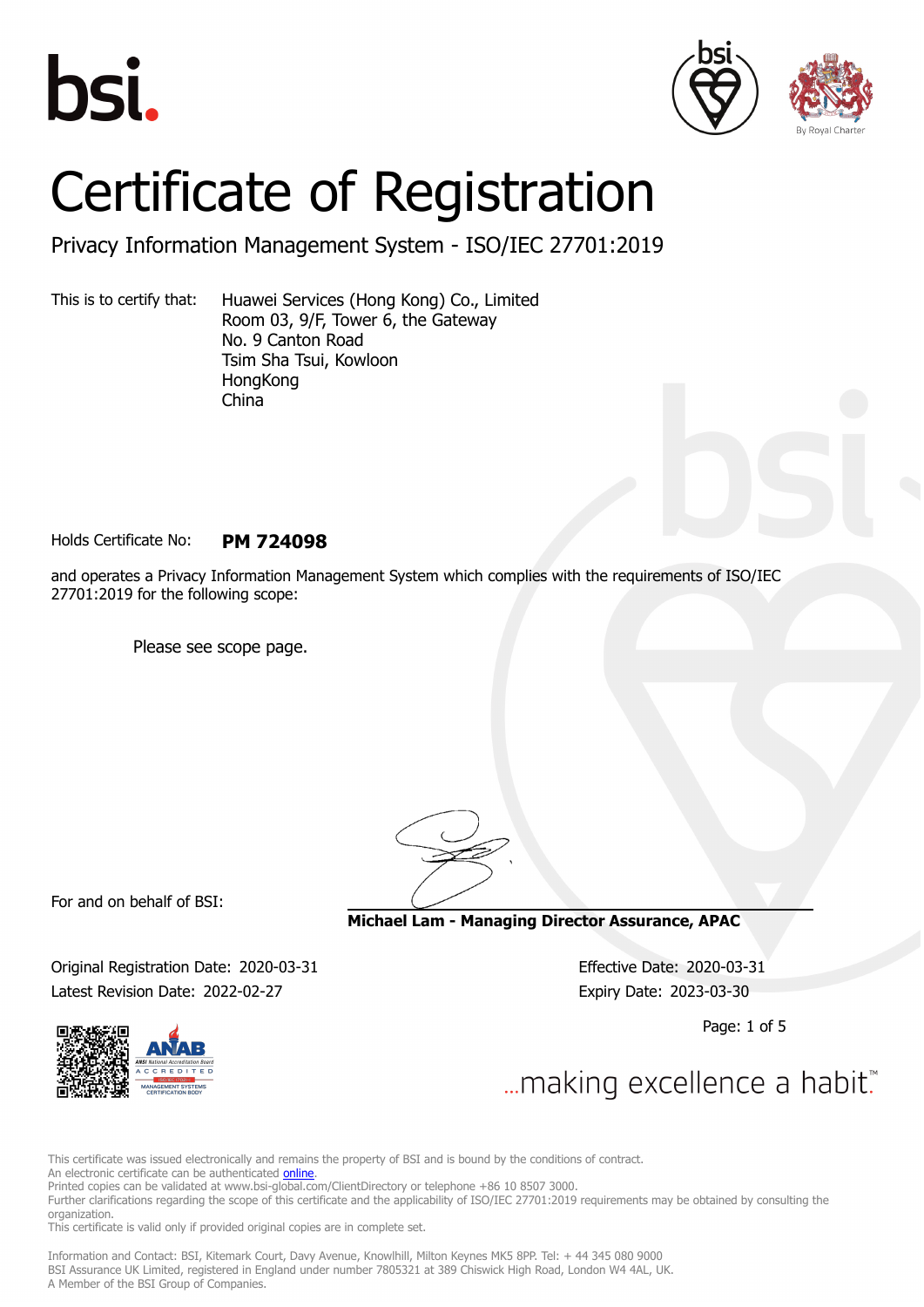## Registered Scope:

The provision of business operation and maintenance services of Huawei Mobile Services in Asia(exclude China Domestic areas), Africa and Latin America areas, including: HUAWEI ID, HUAWEI Mobile Cloud, HUAWEI AppGallery Connect, HUAWEI Themes, HUAWEI AppAdvisor, HUAWEI IAP, HUAWEI Health, HUAWEI AppGallery, HUAWEI Wallet, HUAWEI Browser, HUAWEI Assistant·TODAY, HUAWEI Ads, HUAWEI GameCenter, HUAWEI Music, Petal Search, Petal Maps, HUAWEI Push, HUAWEI Video, HUAWEI Books, and HUAWEI Member Center. The provision of business operation and maintenance services of Huawei Mobile Services in Russia areas, including: HUAWEI AppGallery, HUAWEI Wallet, HUAWEI Browser, HUAWEI Assistant·TODAY, HUAWEI Ads, HUAWEI GameCenter, HUAWEI Music, Petal Search, Petal Maps, HUAWEI Push, HUAWEI Video, HUAWEI Books, and HUAWEI Member Center. The provision of business operation services of HMS Core in Asia(exclude China Domestic areas), Africa and Latin America areas. Organization roles: PII Controller, PII Processor. This is in accordance with the Statement of Applicability version 1.6 issued on October 18, 2021. (ref. ISO 27001:2013 certificate number IS 724096)

Original Registration Date: 2020-03-31 Effective Date: 2020-03-31 Latest Revision Date: 2022-02-27 Expiry Date: 2023-03-30

Page: 2 of 5

This certificate was issued electronically and remains the property of BSI and is bound by the conditions of contract. An electronic certificate can be authenticated **[online](https://pgplus.bsigroup.com/CertificateValidation/CertificateValidator.aspx?CertificateNumber=PM+724098&ReIssueDate=27%2f02%2f2022&Template=cnen)**.

Printed copies can be validated at www.bsi-global.com/ClientDirectory or telephone +86 10 8507 3000.

Further clarifications regarding the scope of this certificate and the applicability of ISO/IEC 27701:2019 requirements may be obtained by consulting the organization. This certificate is valid only if provided original copies are in complete set.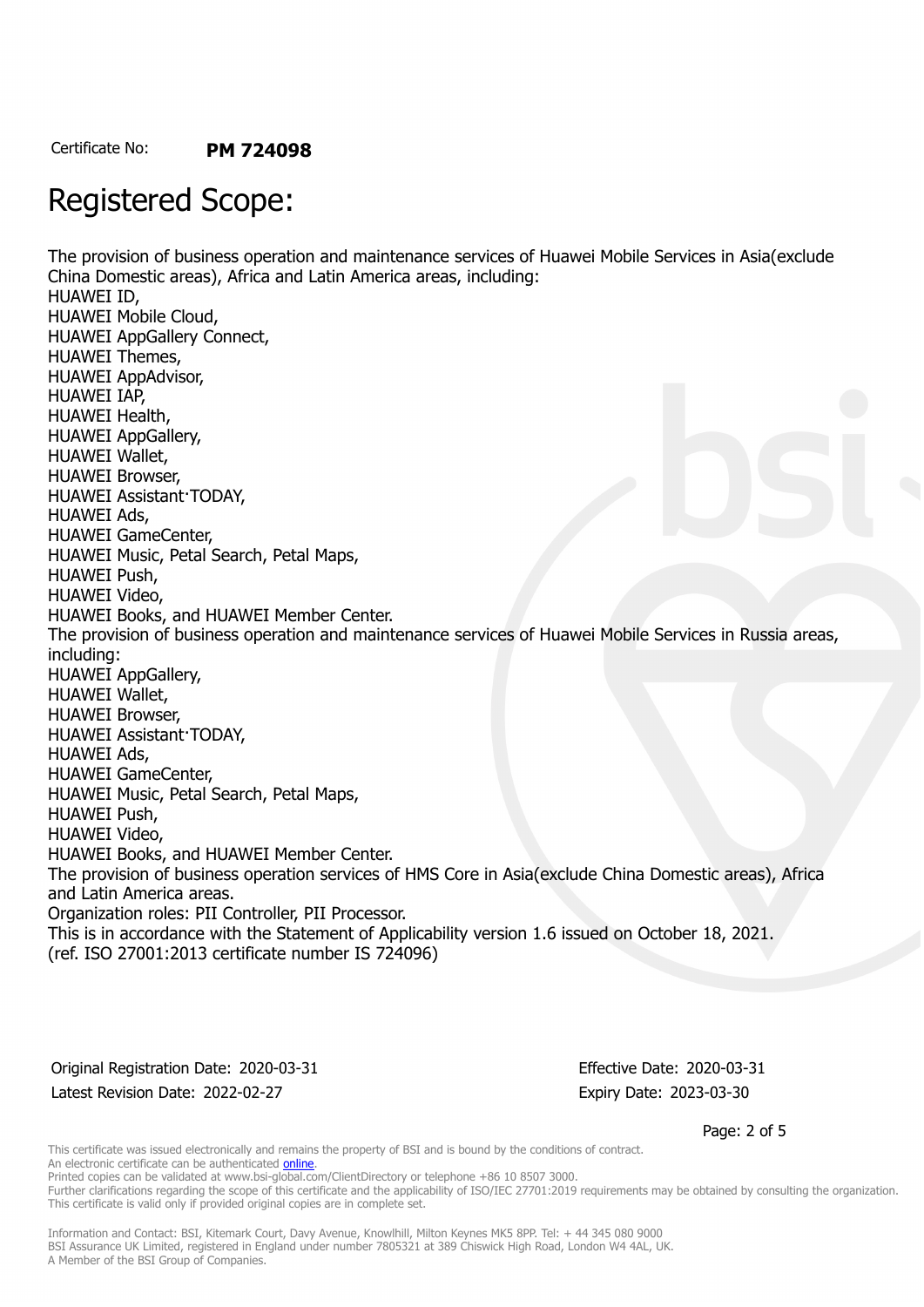## Certificate No: **PM 724098**

Huawei Services (Hong Kong) Co., Limited Room 03, 9/F, Tower 6, the Gateway No. 9 Canton Road Tsim Sha Tsui, Kowloon **HongKong** China

Location **Exercise 2018 Location Registered Activities** 

The provision of business operation services of Huawei Mobile Services in Asia(exclude China Domestic areas), Africa and Latin America areas, including: HUAWEI ID, HUAWEI Mobile Cloud, HUAWEI AppGallery, HUAWEI AppGallery Connect, HUAWEI Themes, HUAWEI AppAdvisor, HUAWEI Wallet, HUAWEI IAP, HUAWEI Browser, HUAWEI Ads, HUAWEI Health, HUAWEI Assistant·TODAY, HMS Core, HUAWEI GameCenter, HUAWEI Music, Petal Search, Petal Maps, HUAWEI Push, HUAWEI Video, HUAWEI Books, and HUAWEI Member Center.

Original Registration Date: 2020-03-31 Effective Date: 2020-03-31 Latest Revision Date: 2022-02-27 Expiry Date: 2023-03-30

Page: 3 of 5

This certificate was issued electronically and remains the property of BSI and is bound by the conditions of contract. An electronic certificate can be authenticated **[online](https://pgplus.bsigroup.com/CertificateValidation/CertificateValidator.aspx?CertificateNumber=PM+724098&ReIssueDate=27%2f02%2f2022&Template=cnen)**. Printed copies can be validated at www.bsi-global.com/ClientDirectory or telephone +86 10 8507 3000.

Further clarifications regarding the scope of this certificate and the applicability of ISO/IEC 27701:2019 requirements may be obtained by consulting the organization. This certificate is valid only if provided original copies are in complete set.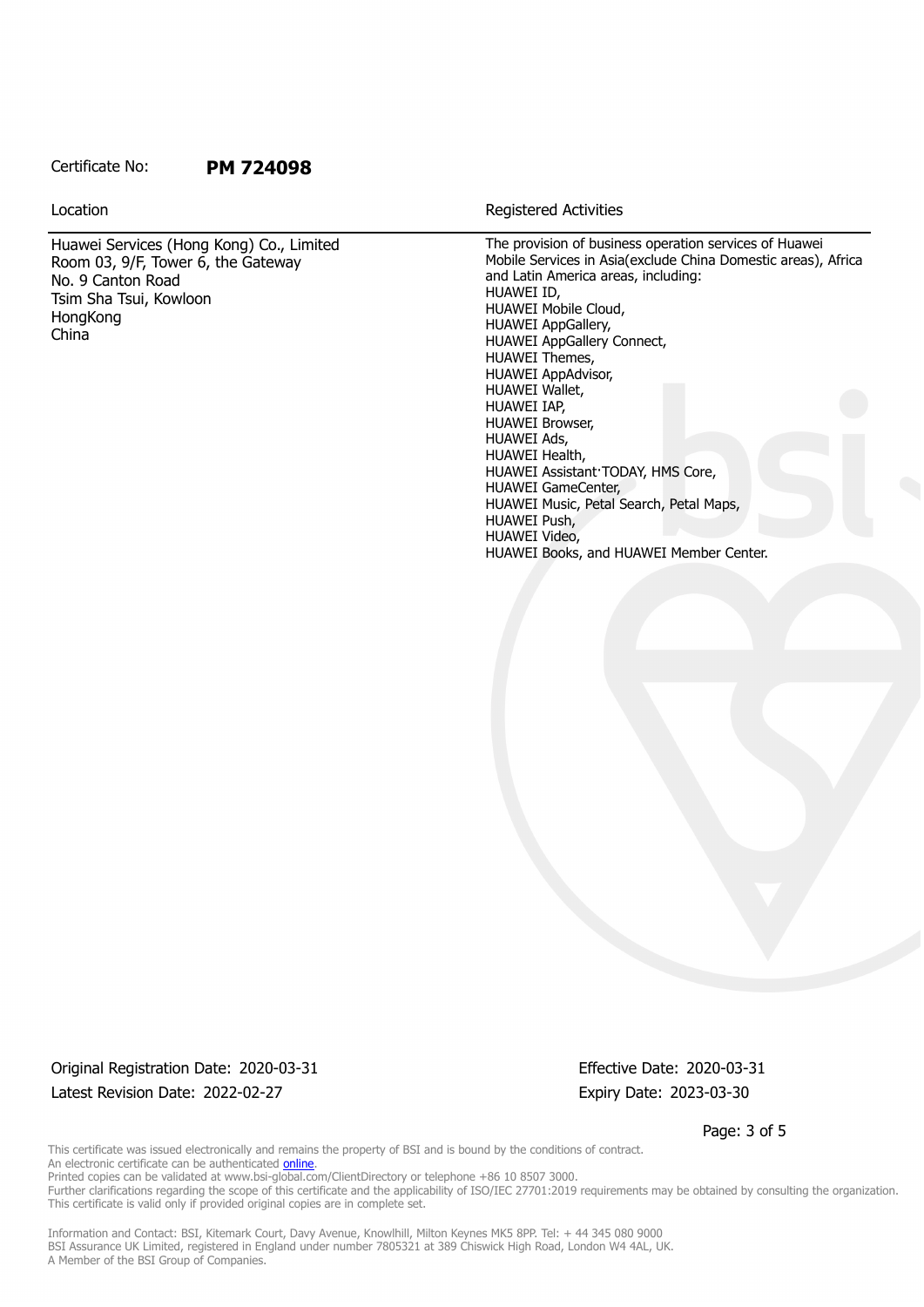### Certificate No: **PM 724098**

| Location                                                                                                                                                   | <b>Registered Activities</b>                                                                                                                                                                                                                                                                                                                                                                                                                                                                                                                                                                                                                                                                                                                                                                                                                                                                                                                  |
|------------------------------------------------------------------------------------------------------------------------------------------------------------|-----------------------------------------------------------------------------------------------------------------------------------------------------------------------------------------------------------------------------------------------------------------------------------------------------------------------------------------------------------------------------------------------------------------------------------------------------------------------------------------------------------------------------------------------------------------------------------------------------------------------------------------------------------------------------------------------------------------------------------------------------------------------------------------------------------------------------------------------------------------------------------------------------------------------------------------------|
| Huawei Services (Hong Kong) Co., Limited<br>Survey No. 37, Next to EPIP Area<br>Kundalahalli, Whitefield<br>Bangalore<br>560066<br>India                   | The provision of maintenance services of Huawei Mobile<br>Services in Asia(exclude China Domestic areas), Africa and<br>Latin America areas, including:<br>HUAWEI ID,<br>HUAWEI Mobile Cloud,<br>HUAWEI AppGallery Connect,<br>HUAWEI Themes,<br>HUAWEI AppAdvisor,<br>HUAWEI IAP,<br>HUAWEI Health,<br><b>HUAWEI AppGallery,</b><br>HUAWEI Wallet,<br><b>HUAWEI Browser,</b><br>HUAWEI Assistant TODAY,<br>HUAWEI Ads,<br><b>HUAWEI GameCenter,</b><br>HUAWEI Music, Petal Search, Petal Maps,<br>HUAWEI Push,<br>HUAWEI Video,<br>HUAWEI Books, and HUAWEI Member Center.<br>The provision of maintenance services of Huawei Mobile<br>Services in Russia areas, including:<br>HUAWEI AppGallery,<br>HUAWEI Wallet,<br><b>HUAWEI Browser,</b><br>HUAWEI Assistant TODAY,<br>HUAWEI Ads,<br><b>HUAWEI GameCenter,</b><br>HUAWEI Music, Petal Search, Petal Maps,<br>HUAWEI Push,<br>HUAWEI Video,<br>HUAWEI Books, and HUAWEI Member Center. |
| Huawei Services (Hong Kong) Co., Limited<br>Krylatskie Hills<br>Krylatskaya Ulitsa, 17, Building 2<br><b>Moscow</b><br>121614<br><b>Russian Federation</b> | The provision of business operation services of Huawei<br>Mobile Services in Russia areas, including:<br><b>HUAWEI AppGallery,</b><br>HUAWEI Wallet,<br><b>HUAWEI Browser,</b><br>HUAWEI Assistant TODAY,<br>HUAWEI Ads,<br>HUAWEI GameCenter,<br>HUAWEI Music, Petal Search, Petal Maps,<br>HUAWEI Push,<br>HUAWEI Video,<br>HUAWEI Books, and HUAWEI Member Center.                                                                                                                                                                                                                                                                                                                                                                                                                                                                                                                                                                         |

## Original Registration Date: 2020-03-31 Effective Date: 2020-03-31 Latest Revision Date: 2022-02-27 Expiry Date: 2023-03-30

Page: 4 of 5

This certificate was issued electronically and remains the property of BSI and is bound by the conditions of contract. An electronic certificate can be authenticated [online](https://pgplus.bsigroup.com/CertificateValidation/CertificateValidator.aspx?CertificateNumber=PM+724098&ReIssueDate=27%2f02%2f2022&Template=cnen).

Printed copies can be validated at www.bsi-global.com/ClientDirectory or telephone +86 10 8507 3000.

Further clarifications regarding the scope of this certificate and the applicability of ISO/IEC 27701:2019 requirements may be obtained by consulting the organization. This certificate is valid only if provided original copies are in complete set.